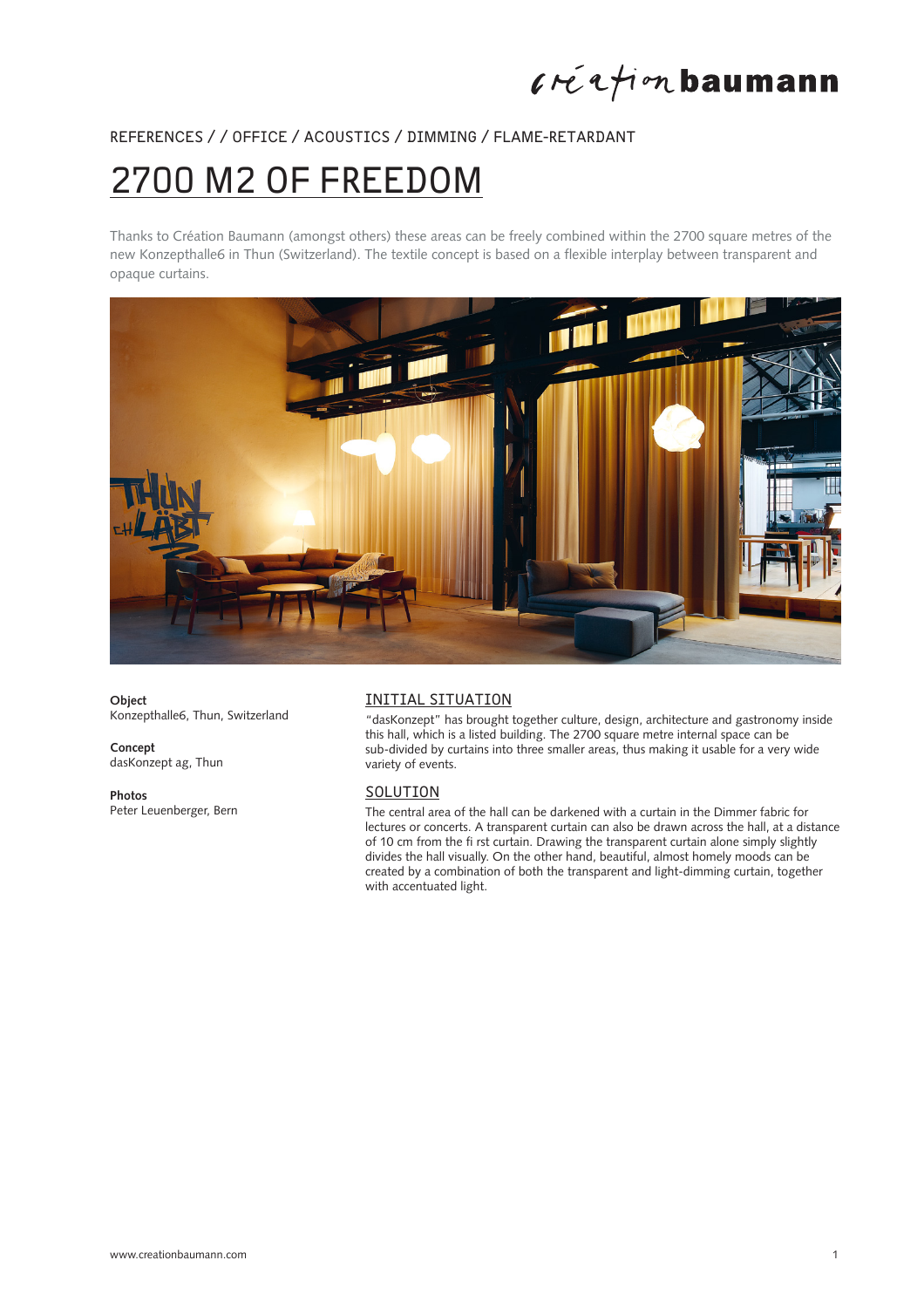$l$ réation baumann

REFERENCES / / OFFICE / ACOUSTICS / DIMMING / FLAME-RETARDANT

## 2700 M2 OF FREEDOM